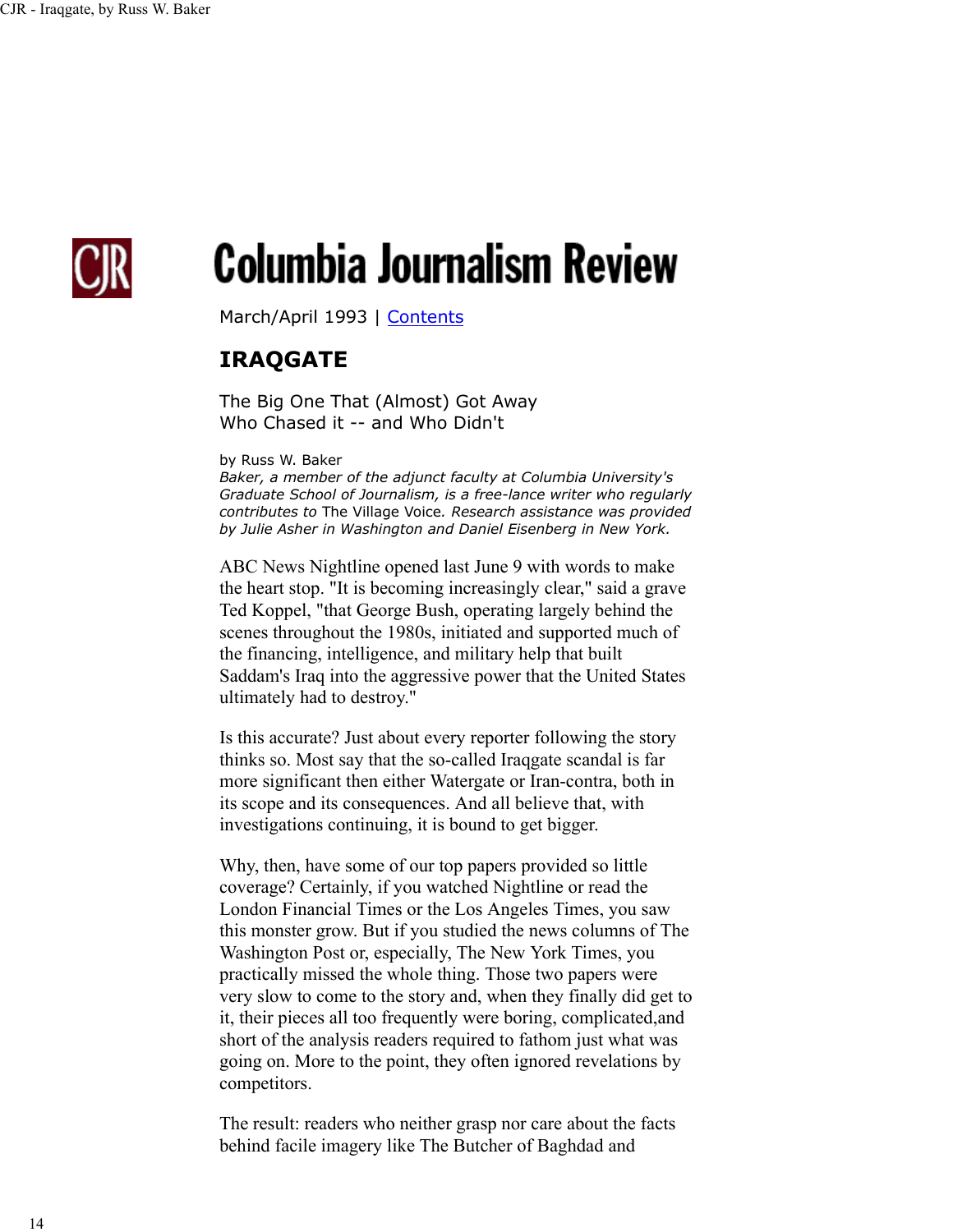Operation Desert Storm. In particular, readers who do not follow the story of the Banca Nazionale del Lavoro, which apparently served as a paymaster for Saddam's arms buildup, and thus became a player in the largest bank-fraud case in U.S. history.

Complex, challenging, mind-boggling stories (from Iran-contra to the S&L crisis to BCCI) increasingly define our times: yet we don't appear to be getting any better telling them. In the interest of learning from our mistakes, this reporter examined several hundred articles and television transcripts on Iraqgate and spoke to dozens of reporters, experts, and generally wellinformed news consumers.

Before evaluating the coverage, let's summarize the Iraqgate story itself:

# ARMING SADDAM

The United States and its European allies have laws and policies designed to prevent arms and military technology from getting into the hands of developing countries, especially where there is a likelihood of their reckless deployment. If these controls were aimed at anyone, certainly they were aimed at the highly repressive, swaggering Iraqi regime, with its history of threatening both its neighbors and its citizens.

Still, when Saddam went to war against Iran, becoming the world's chief practitioner of chemical warfare, U.S. realpolitikers dubbed him the lesser of two evils, and the one less likely to disrupt the oil flow. The essence of Iraqgate is that secret efforts to support him became the order of the day, both during his long war with Iran and afterward.

Much of what Saddam received from the West was not arms per se, but so-called dual-use technology -- ultra sophisticated computers, armored ambulances, helicopters, chemicals, and the like, with potential civilian uses as well as military applications. We've learned by now that a vast network of companies, based in the U.S. and abroad, eagerly fed the Iraqi war machine right up until August 1990, when Saddam invaded Kuwait.

And we've learned that the obscure Atlanta branch of Italy's largest bank, Banca Nazionale del Lavoro, relying partially on U.S. taxpayer-guaranteed loans, funneled \$ 5 billion to Iraq from 1985 to 1989. Some government-backed loans were supposed to be for agricultural purposes, but were used to facilitate the purchase of stronger stuff than wheat. Federal Reserve and Agriculture department memos warned of suspected abuses by Iraq, which apparently took advantage of the loans to free up funds for munitions. U.S. taxpayers have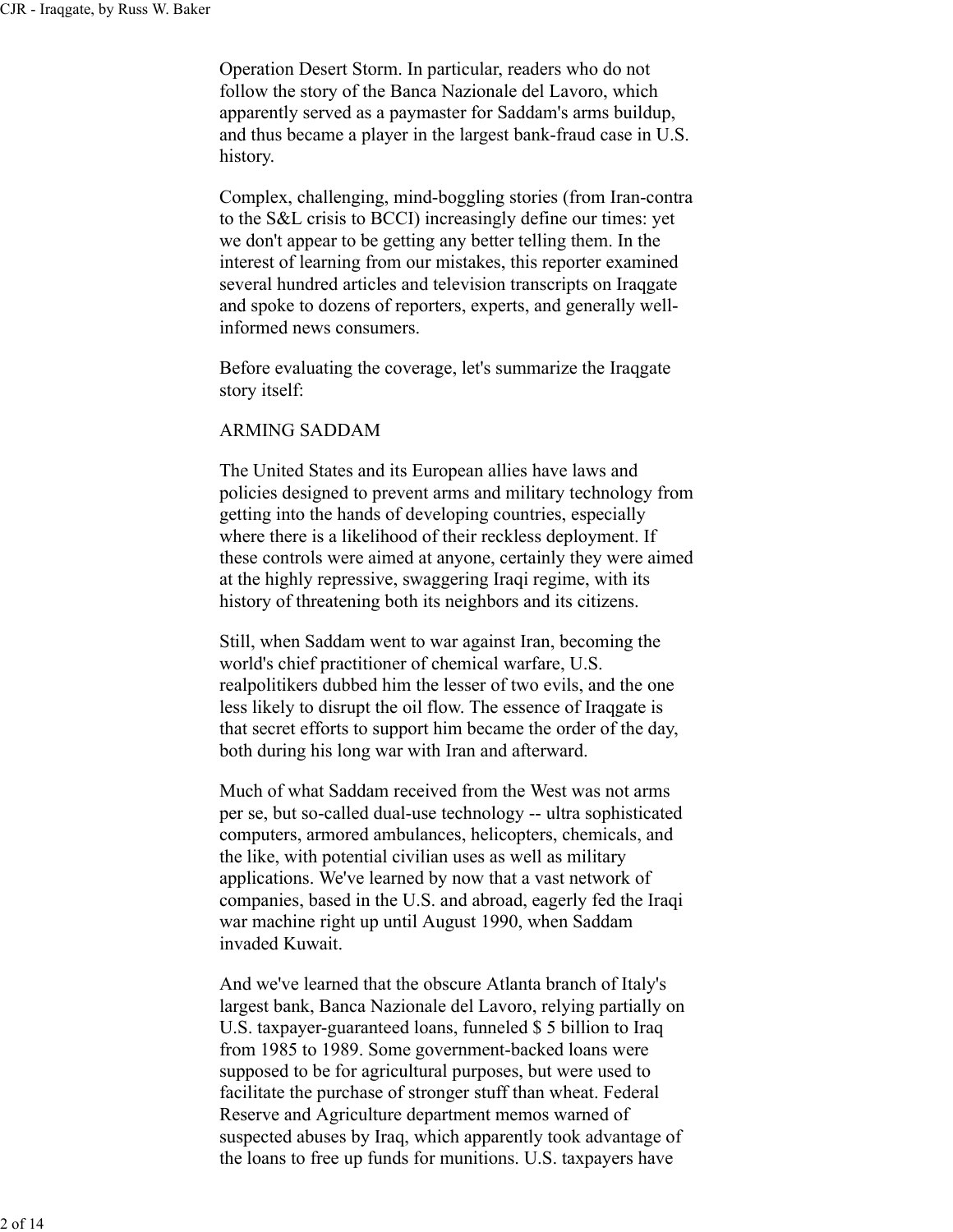been left holding the bag for what looks like \$ 2 billion in defaulted loans to Iraq.

All of this was not yet clear in August 1989, when FBI agents raided U.S. branches of BNL, hitting the jackpot in Atlanta. The branch manager in that city, Christopher Drogoul, was charged with making unauthorized, clandestine, and illegal loans to Iraq -- some of which, according to the indictment, were used to purchase arms and weapons technology. Yet three months after the raid, White House officials went right on backing Saddam, approving \$ 1 billion more in U.S. government loan guarantees for farm exports to Iraq, even though it was becoming clear that the country was beating plowshares into swords.

At the time, inquiring minds wondered whether Drogoul could possibly have acted alone in such a mammoth operation, as the U.S. government alleged. Was there a formal, secret plan to arm Iraq? And did the U.S. government engage in a massive coverup when evidence of such a plan began to emerge?

In fact, we now know that in February 1990, then Attorney General Dick Thornburgh blocked U.S. investigators from traveling to Rome and Istanbul to pursue the case. And that the lead investigator lacked the basic financial know-how to handle such an investigation, and made an extraordinarily feeble effort to get to the bottom of things. More damningly, we know know that mid-level staffers at the commerce department altered Iraqi export licenses to obscure the exported materials' military function -- before sending the documents on to Congress, which was investigating the affair.

Eventually, it would turn out that elements of the U.S. government almost certainly knew that Drogoul was funneling U.S.-backed loans -- intended for the purchase of agricultural products, machinery, trucks, and other U.S. goods -- into dualuse technology and outright military technology. And that the British government was fully aware of the operations of Matrix Churchill, a British firm with an Ohio branch, which was not only at the center of the Iraqi procurement network but was also funded by BNL Atlanta. (Precision equipment supplied by Matrix Churchill was reportedly a target this January when the Western allies renewed their attack on Iraq).

It would later be alleged by bank executives that the Italian government, long a close U.S. ally as well as BNL's ultimate owner, had knowledge of BNL's loan diversions. It looked to some like an international coalition. As New York Times columnist William Safire argued last December 7, "Iraqgate is uniquely horrendous: a scandal about the systematic abuse of power by misguided leaders of three democratic nations to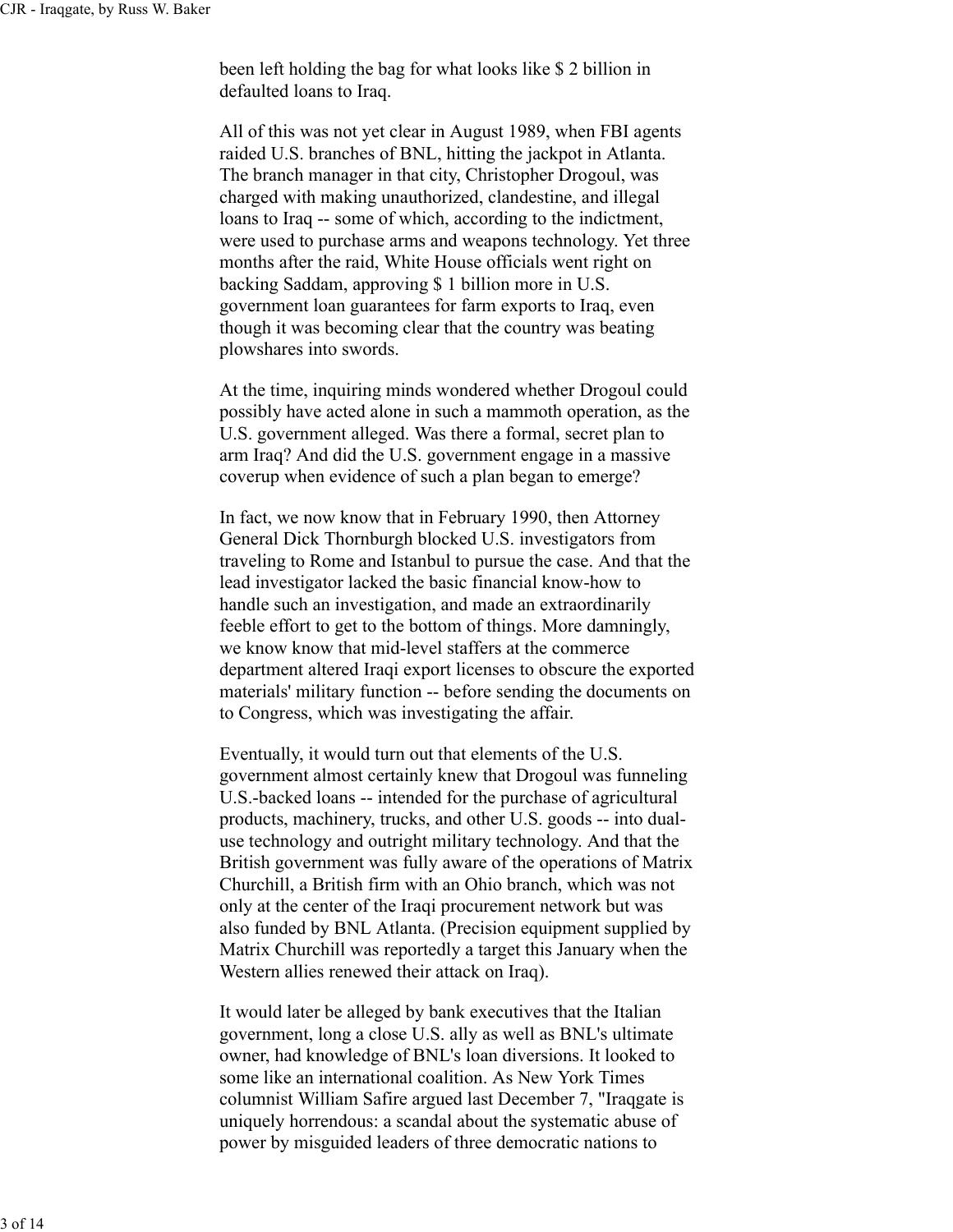secretly finance the arms buildup of a dictator."

Safire had been on the case since 1989, turning out slashing op-ed pieces. But readers of the Times's news pages must have wondered where Safire's body-blows were coming from, since the news columns contained almost nothing about Iraqgate for the longest time.

#### THE COVERAGE

Not everyone was slow to spot trouble. The coverage might be said to have begun in 1987, when Alan Friedman, a correspondent in Italy for the London Financial Times who was writing a book -- Agnelli: Fiat, and the Network of Italian Power -- learned of a European-based arms-procurement network that had gathered equipment for Iraq. In the book, published in 1988, he explored a five-year-old joint Argentine-Egyptian-Iraqi effort to build a ballistic missile capable of carrying a nuclear warhead, code-named CONDOR 2. Friedman's claims that Iraq was developing a nuclear weapon were shrugged off by colleagues in the press.

In August 1989, while working in Milan, Friedman noticed a four-line press release from Banca Nazionale del Lavoro. "Irregularities," it seemed, had been uncovered at BNL's Atlanta branch. (Later, Friedman would learn that this was the bank's way of acknowledging something troubling that had just transpired, unnoticed by the press: the FBI raids on BNL's U.S. branches.) Shortly thereafter, a London tipster told Friedman to look at a seemingly unrelated story -- the possible role of a British company, Matrix Churchill, in secretly arming Iraq. When Friedman phoned a source in Rome and mentioned both firms, he was told to get on a plane and come down for a little chat. It lasted all night.

Beginning in September 1989, a Financial Times team, reporting from Milan, Baghdad, and London, laid out the first charges that BNL, relying heavily on U.S. governmentguaranteed loans, was funding Iraqi chemical and nuclear weapons work. Led by Friedman, who relocated to New York City in early 1990, the reporters went on to produce about 300 articles over three years, painting a compelling portrait of a massive -- and seemingly coordinated -- international effort to aid Iraq. For the next two and a half years, the Financial Times provided the only continuous newspaper reportage on the subject.

The London paper tied CONDOR 2 to BNL Atlanta -- which had just been publicly identified as the source of \$ 3 billion in unauthorized loans to Iraq. And in one 1989 article it warned that the BNL story was more than just another dull tale of banking malfeasance: "The CONDOR story raises questions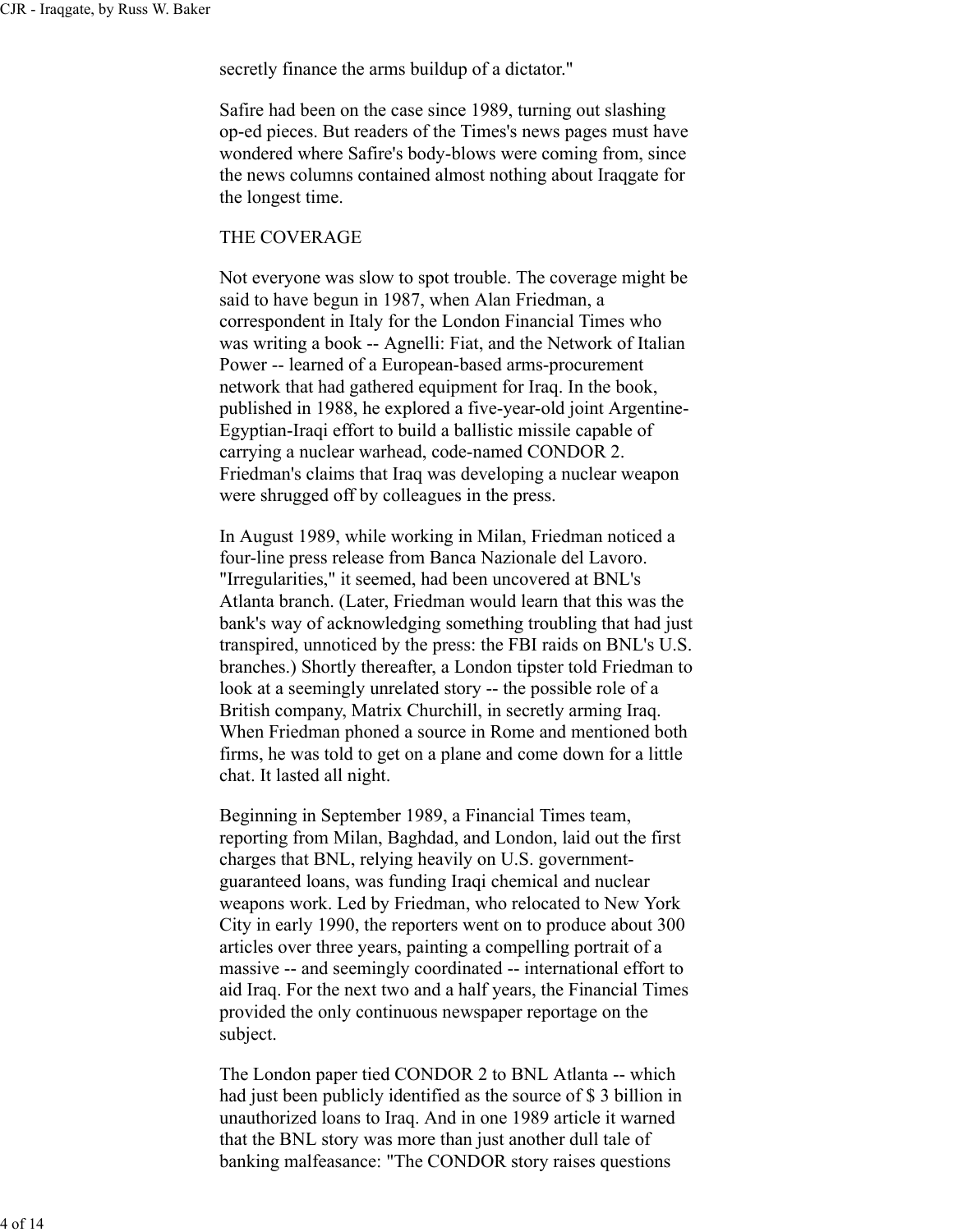about the effectiveness of the commitment of Western governments to preventing military technology transfer." It pointed out that, while U.S. intelligence had long bragged about aggressively monitoring the transfer of military technology, Washington had fallen down on the job. The paper noted that if government sleuths had been serious about stopping the arms flow, they could have followed either the money trail or the technology trail. "In each case, they appear to have slipped up," it concluded.

The Financial Times extensively quoted top former officials at the International Monetary Fund, the Pentagon, and elsewhere, who expressed alarm over Export-Import Bank loan guarantees to Iraq. Some asserted that Washington had, as one of them put it, "allowed and abetted the development and stockpiling of a major chemical warfare capability" in Iraq. Among the companies shipping militarily useful technology under the eye of the government, according to the Financial Times, were Hewlett-Packard, Tektronix, and Matrix Churchill, through its Ohio branch.

The most striking thing about the paper's revelations is that they were published before Saddam Hussein invaded Kuwait in 1990. Douglas Frantz of the Los Angeles Times, who deserves a lot of credit for his own reporting on Iraqgate, nevertheless says the Financial Times was without question the early leader on the story. "Events subsequent have shown inmost cases they were on the money," he says.

By early 1990 the Financial Times was no longer alone. Representative Henry Gonzalez, chairman of the House Banking Committee (who also had noticed the four-line BNL press release back in 1989), began a long, lonely crusade to expose the affair. Soon he would be entering related documents into the Congressional Record in late-night speeches before an empty chamber. Attorney General Thornburgh even wrote to him, demanding that he stop looking into BNL in the interests of "national security." He didn't. Meanwhile, many reporters, accepting the administration's line that it was shocked - shocked! -- to discover the BNL subterfuge, treated Gonzalez as a crank.

On August 2, 1990, Saddam Hussein invaded Kuwait and the debate began in the U.S. over an appropriate response. But only a handful of reporters bothered to ask where he had acquired the military muscle for the invasion. One who did, Thomas L. Flannery of the Intelligencer Journal, a 45,000 circulation paper in Lancaster, Pennsylvania, warned in November: "If U.S. and Iraqi troops engage in combat in the Persian Gulf, weapons technology developed in Lancaster and indirectly sold to Iraq will probably be used against U.S.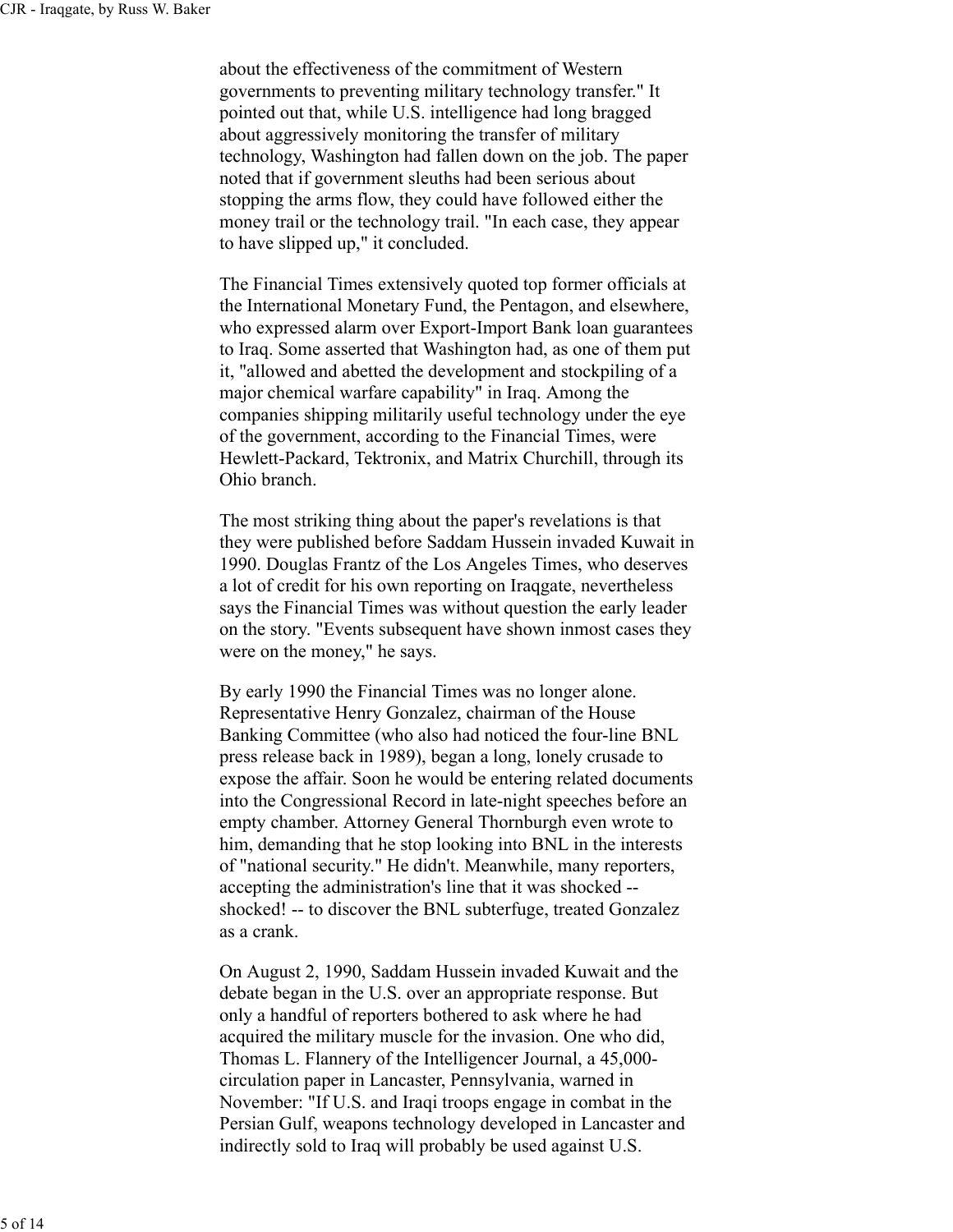forces. . . . And aiding in this . . . technology transfer was the Iraqi-owned, British-based precision tooling firm Matrix Churchill, whose U.S. operations in Ohio were recently linked to a sophisticated Iraqi weapons procurement network." Flannery, who wrote in impressive string of stories identifying Pennsylvania companies that supplied Iraq, had been hired by the Financial Times as an occasional stringer the year before.

Meanwhile, The Village Voice published a major investigation by free-lancer Murray Waas in its December 18, 1990, issue. Under the headline GULFGATE: HOW THE U.S. SECRETLY ARMED IRAQ, Waas pulled together a massive amount of information, ranging from senior White House officials' accounts that George Bush was a behind-the-scenes advocate of a pro-Iraq tilt, to an accounting of U.S. trade with Iraq that had a potential military application. "That American troops could be killed or maimed because of a covert decision to arm Iraq," Waas wrote, "is the most serious consequence of a U.S. foreign policy formulated and executed in secret, without the advice and consent of the American public."

The gulf war began shortly after, on January 16, 1991, and the media went wild. But when it ended six weeks later, most Americans knew little more about the war's root causes then they did before.

There would, however, be more to the story. Within hours after hostilities ceased on February 27 -- and nine-teen months after the FBI had raided BNL -- the government indicted Drogoul, painting him as a lone-wolf financier of the Iraqi war machine. He was charged with defrauding his Rome employers of billions of dollars.

Nightline, which had been looking at Iraqgate for some time, hooked up with the Financial Times in an unusual and productive arrangement. On May 2, 1991, the team reported the secret minutes of the President's National Advisory Council, at which, despite earlier reports of abuses, an undersecretary of state declared that terminating Iraqi loans would be "contrary to the president's intentions."

Nightline/Financial Times also cited intelligence reports that Iraq was using U.S. government farm credits to procure military technology. On July 3, 1991, the Financial Times reported that a Florida company run by an Iraqi national had produced cyanide -- some of which went to Iraq for use in chemical weapons -- and had shipped it via a CIA contractor.

In another unusual and productive partnership, Douglas Frantz of the Los Angeles Times teamed up with The Village Voice's Murray Waas. The Times published the first of their three-part series on February 23, 1992. "Classified documents obtained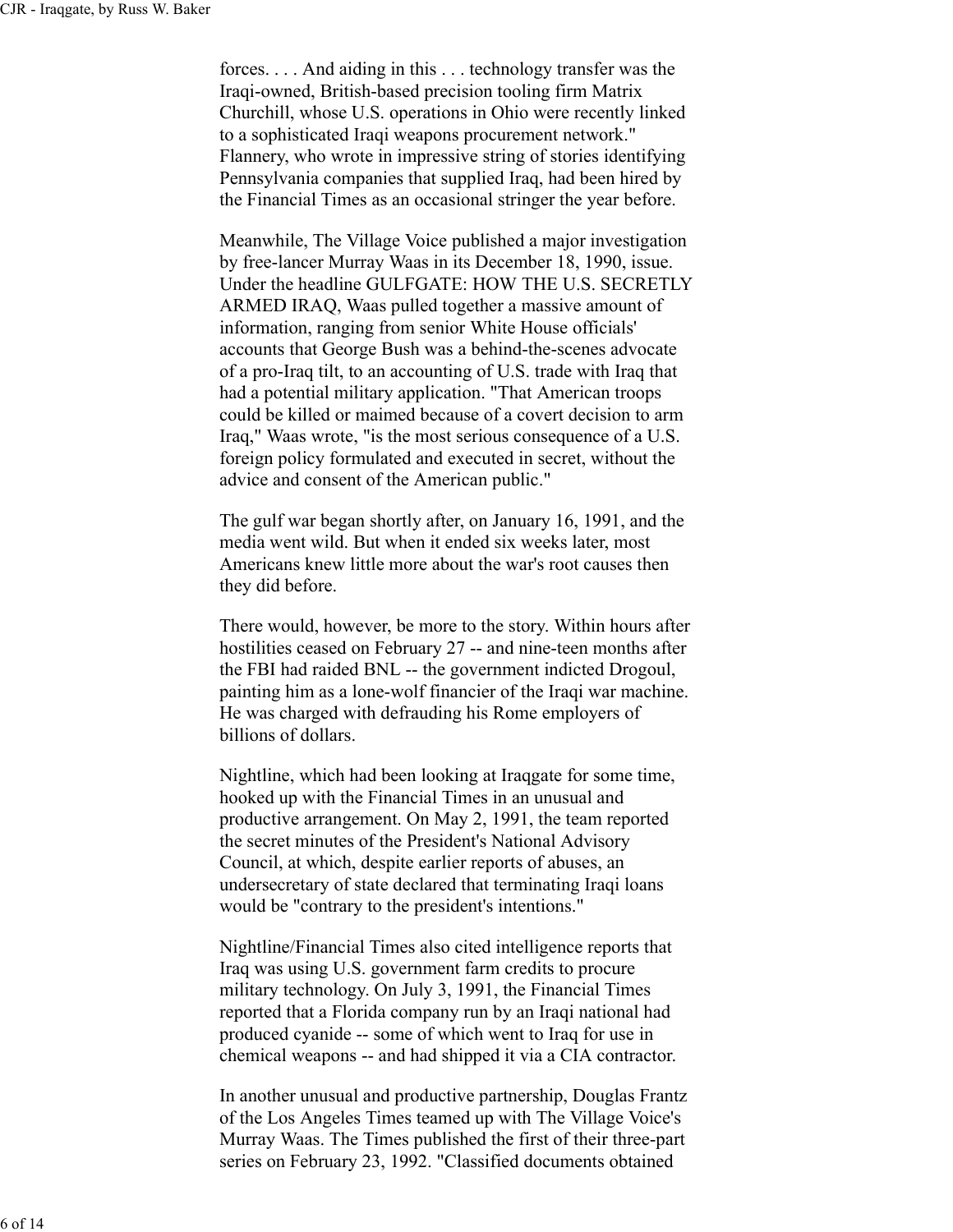by the Times show . . . a long-secret pattern of personal efforts by Bush -- both as President and as Vice-President -- to support and placate the Iraqi dictator," the paper reported. It cited a top-secret National Security decision directive signed by President Bush in 1989, ordering closer ties with Baghdad and paving the way for \$ 1 billion in new aid. Although the directive had been briefly described in other publications, the Times put it in context. Assistance from Washington was critical for Iraq, Frantz and Waas pointed out, since international bankers had cut off virtually all loans to Baghdad because Iraq was falling behind on repayments -- precisely because it was busily pouring millions into arms purchases.

And it emphasized the striking fact -- buried deep in a 1991 Washington Press piece -- that Secretary of State James Baker, after meeting with Iraqi Foreign Minister Tariq Aziz in October 1989, intervened personally to support U.S. government loan guarantees to Iraq.

"Nobody responded to that [February 1992] series," says Frantz. "That week, Gonzalez went onto the house floor to deliver another speech, and nobody followed that either." The Los Angeles Times went on to publish 100 articles exploring the history of U.S.-Iraq relations before and after the war. The reportage was, admirably, light on anonymous sources and heavy on information from internal documents, shared with the paper by government employees troubled by what they had seen.

Still, the top national papers ignored most of the Financial Times/Nightline and Los Angeles Times revelations. In fact, when in March an obscure Italian newspaper reported Drogoul's claim that both the Italian and U.S. governments had known and approved of his lending operation, only the Financial Times picked up the story.

Things began to heat up last June when, in an abrupt turnabout, the feds suddenly agreed to drop 287 of 347 charges against Drogoul in return for a guilty plea and pledge of cooperation. Drogoul, who had asked for an opportunity to explain his actions fully, suddenly decided to go mute. A troubled Judge Marvin Shoob, presiding over Drogoul's case, wrote to the head of the House Judiciary Committee: "[Drogoul] decided not to provide a statement until sentencing, after debriefing over a two-month period by the government."

By July, five other congressional committees had joined Gonzalez's banking panel in launching probes into various aspects of the Iraqgate affair, and Democrats were demanding that an independent prosecutor be named to investigate it.

Since Drogoul had made a deal, the fall sentencing hearings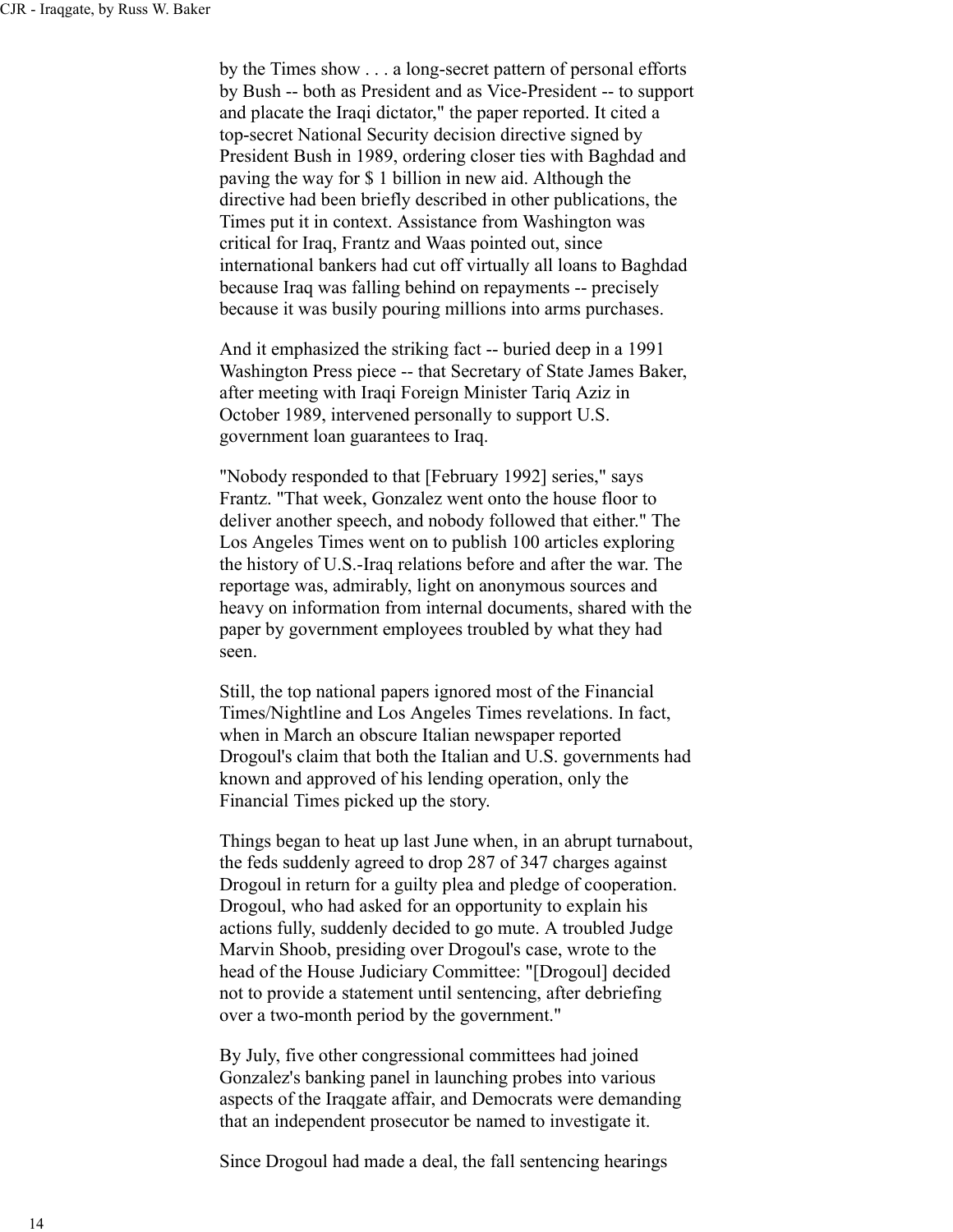were expected to be brief. But they turned into a major show when, in October, Drogoul's lawyer suddenly began introducing new evidence that the head office of the Italiangovernment-owned bank had known all along what Drogoul was up to. He also produced testimony suggesting that figures with ties to U.S. intelligence may have been involved. The prosecution quickly asked to withdraw its plea bargain, and agreed to a trial (which had the net effect of postponing public airing of the affair until after the November election).

Earlier, The Village Voice's Robert Hennelly had assembeled a massive timeline documenting a pro-Saddam U.S. tilt dating back a full decade. He concluded: "At worst, that support was a frightening exercise in capitalistic opportunism (we made money both supporting and attacking Hussein). . . ."

#### THE PACK JOINS IN

Drogoul's plea bargain and sentencing hearing provided a perfect new peg, and everyone finally jumped in. With the Financial Times far in the lead and the Los Angeles Times, The Washington Post, and The Wall Street Journal -- got into Iraqgate late, leaving beat reporters struggling to untangle the story's many complex international strands.

The Journal set the pace. Chiefly through reporter John Fialka, the paper made up for its late awakening by demystifying technicalities through striking headlines and crystal-clear prose. Despite a small general news hole, the Journal constantly found space for explanatory Iraqgate pieces.

The Post's early coverage had a protective tone. In July, reporter John Goshko wrote about Bush administration actions that "unwittingly bolstered" Iraq's military. And he asserted: "The record suggests that Bush . . . Baker and other senior foreign policy advisers were not paying much attention to Iraq. . . ."

The Post's R. Jeffrey Smith, whose Iraqgate coverage included the Drogoul hearing, produced several exclusives from Washington sources. Yet the paper did not significantly advance the story. "It was a story with high political content, and a paucity of hard evidence to back up charges of conspiracy," Smith says. "Some papers allowed themselves to be manipulated, acting almost as agents of the Democratic opposition. Some people made this a crusade."

The New York Times, meanwhile, shifted into high gear -- and promptly crashed into a pile of charges and countercharges. To cover BNL and the Drogoul sentencing, the Times brought in Elaine Sciolino, the national security correspondent, who had returned to daily reporting after writing a book about Iraq. She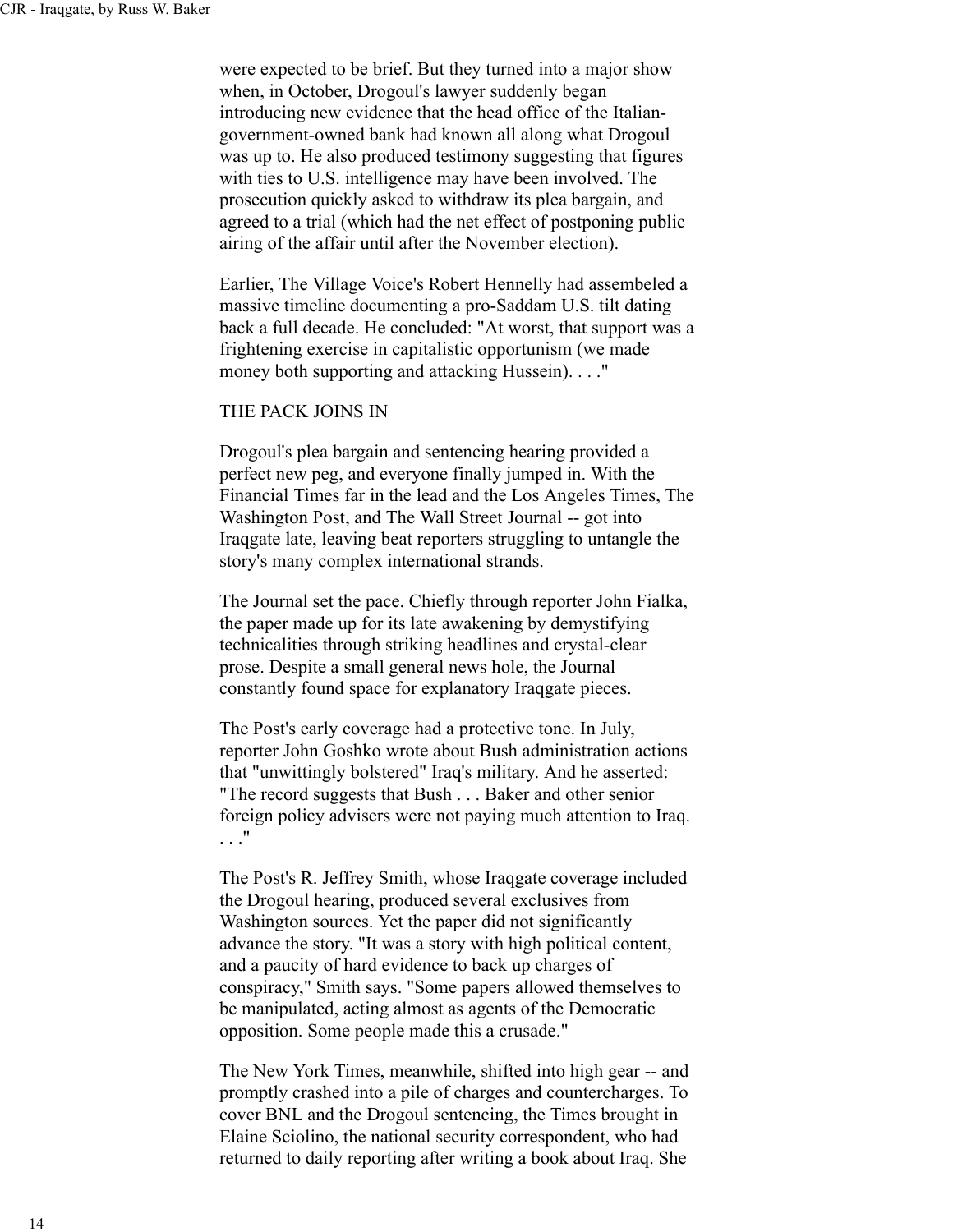had other credentials that might have been helpful: she had served as Newsweek's Rome bureau chief before coming to the Times, and had covered intelligence matters for years.

She came in cold, and her sudden coverage was almost without context, since, aside from columnist William Safire, the newspaper had failed to follow up on the massive amount of evidence already gathered by others in the greater Iraqgate story. When much of the Financial Times's early scoop material resurfaced during the trial, the Times reported some of it -- without noting who had originally unearthed it. Safire, on the other hand, cited the Financial Times often in his early crusade to rise above his paper's seeming indifference to the larger scandal. During Drogoul's hearings, the Times brought in Martin Tolchin, an old Washington hand. He had covered the Neil Bush S&L affair, and seemed adept at telling this story clearly, but he made only a cameo appearance.

# THE FOOL ON THE HILL

The Times largely ignored Representative Gonzalez, meanwhile, as he made his allegations and entered supporting documents into the Congressional Record. Sciolino got around to a close look at the man making the charges on July 3. Her piece, headed ECCENTRIC STILL BUT OBSCURE NO MORE, cast Gonzalez as something of a buffoon, and included charges that his disclosure of sensitive information was a threat to national security -- without explaining why it would be. The piece could almost be read as a justification for the Times's failure to follow Gonzalez's earlier charges.

The Journal, which regularly reported Gonzalez's steady flow of documents and pronouncements, was far more charitable in Fialka's July 31 profile of the congressman. Headed LONER GONZALEZ TOILS TO EXPOSE WHITE HOUSE ROLE IN AIDING IRAQ IN YEARS LEADING UP TO GULF WAR, it presented a tough, uncorruptible maverick.

# WHAT THEY MISSED

Many incendiary allegations reported by the Journal, the Los Angeles Times, and The Atlanta Constitution (covering the Drogoul hearing in its home town) were simply ignored by The New York Times, and sometimes by The Washington Post, as well. A few of many examples, all from 1992:

# Intelligence Connections?

On October 3, the Journal reported Drogoul's assertion that the director general of Iraq's Ministry of Industry and Military Production had told him "We are all in this together. The intelligence service of the U.S. government works very closely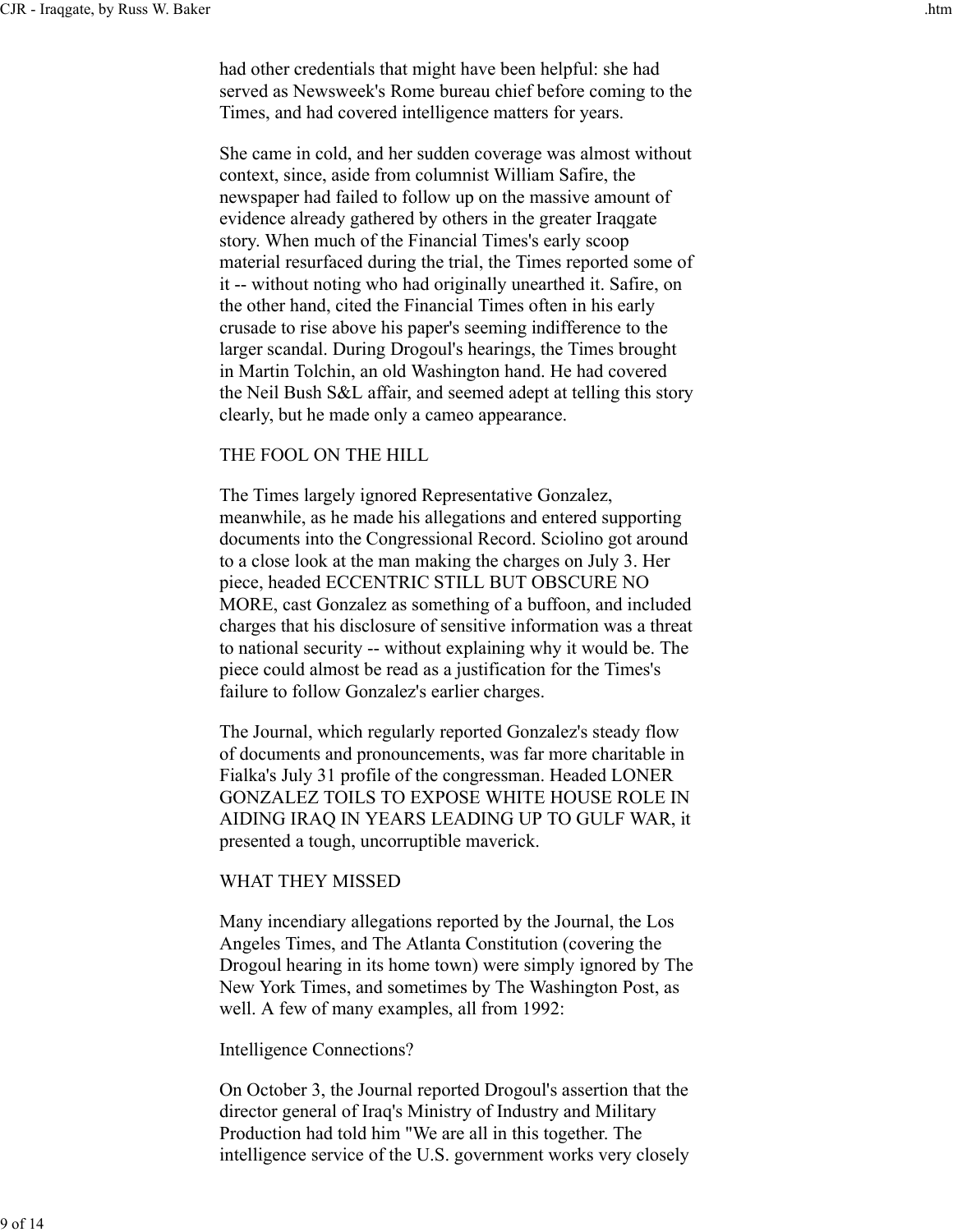with the intelligence service of the Iraq government." Three weeks later, the Journal reported that Gonzalez "produced a phone-book-sized packet of documents" showing the involvement of U.S. exporting firms. The documents mentioned one, RD&D International of Vienna, Virginia - which designed parts for Iraq's howitzers and was financed through BNL -- that was run by a man with reputed connections to U.S. intelligence. The Times and the Post missed the first story and failed to follow up on the second.

#### Quayle involvement?

On three separate occasions it was reported (first by Representative Gonzalez, then by The Atlanta Constitution, and finally by the Journal) that BNL bankers claimed that companies seeking Iraqi business had come to the Atlanta branch at the urging of Vice-President Dan Quayle. One such corporation was owned by a man with close personal and business ties to the Quayle family; he built a brass refinery that recycled spent Iraqi artillery shells. Neither the Times nor the Post reported this.

Scuds and Superguns?

September 16: the Journal, in a piece headed IRAQ FUNDED SCUDS WITH MONEY GAINED FRAUDULENTLY IN U.S., INVESTIGATOR SAYS, recounted prosecution testimony that Drogoul had toured an Iraqi military facility, was shown a drawing of a missile, and was told that it had been financed through BNL Atlanta. The Atlanta Constitution reported this, as did the Los Angeles Times, whose lead stated: "Loans from an Italian bank branch here paid for improving Iraqi Scud missiles like the one that killed 28 Americans in the Persian Gulf War, a top federal investigator testified Tuesday." The Times and Post didn't report the story.

How high does it go?

September 23: The Constitution reported that Judge Shoob, complaining in open court about the prosecution's failure to call BNL officials to testify, actually sought to call his own witness. The Journal quoted Shoob: "I've read all the secret documents, and I can't believe [Drogoul] was the sole actor or principal actor in the enterprise." The Times and Post were AWOL on this story.

A question of bribery?

Even when the Times raised startling facts, it often failed to follow up on itself. On October 17 the newspaper noted that the CIA had "uncovered a document suggesting the possible payoff of government officials in the United States and Italy in

10 of 14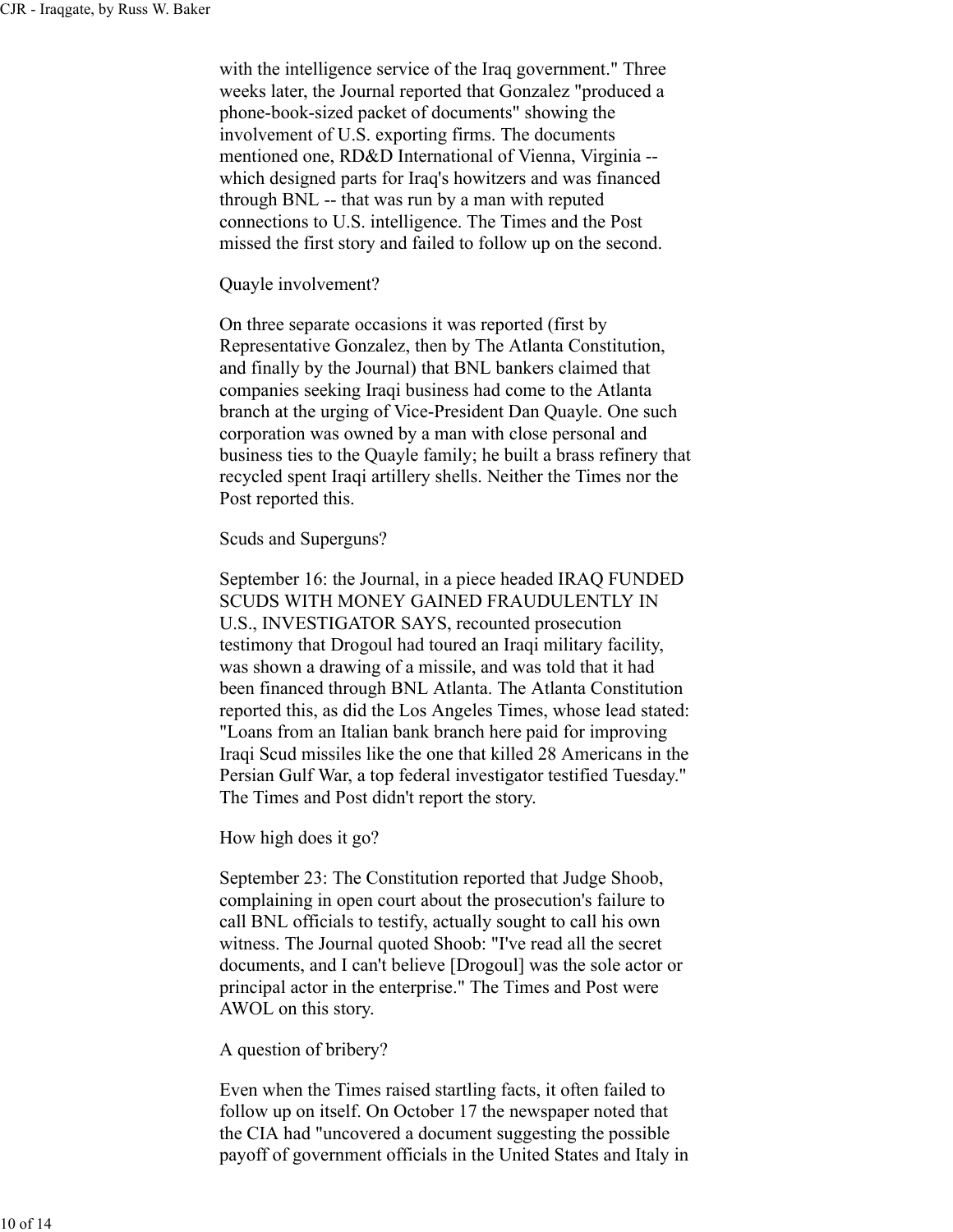the elaborate bank-fraud case." Readers of the Times never learned more about this development.

# DON'T FOLLOW ME, I'M LOST

In other cases, the Big Two -- but particularly The New York Times -- simply muddled matters.

In October, it was revealed that the CIA had withheld from Congress -- and possibly from prosecutors -- crucial documents showing what the government knew about BNL. The Justice department blamed the CIA the CIA blamed the Justice department; and Senator David Boren, chairman of the Senate intelligence committee, got angry at everyone.

Sciolino did her most energetic work covering this turf battle, often using unnamed sources, which made it difficult to discern whose agenda was being advanced. And although the Times finally started producing exclusives in its coverage of this matter, its daily revelations over the finger-pointing were hard to follow and did little to foster understanding of the bigger story. (In the end, evidence suggested that the CIA had withheld the documents at the request of Justice. If so, in retrospect, the story was the collusion, not the feud.)

Readers' comprehension suffered when this complex story was reported as a he said-she said exercise. Here's Sciolino on October 11, writing about the intergovernmental feud: "The unusual finger-pointing over the case came after reports that CIA officials had disclosed to Congress on Thursday that, at the urging of the Justice Department, they had deliberately withheld information about the bank fraud from federal prosecutors in Atlanta. . . . CIA and Justice Department officials denied those reports today. . . . But their denials came amid a new disclosure by lawmakers that the Justice Department also had withheld information that the CIA wanted to make public. . . . The CIA, the Justice Department, and the Bush Administration have all denied wrongdoing in the case. . . . In a sharply worded statement today, the CIA denied that its officials had told the Senate Committee that it had deliberately withheld information from Federal prosecutors in Atlanta at the urging of the Justice Department."

Wording like this, one television producer who has followed Iraqgate observed, "makes The New York Times responsible for gross public apathy."

Dean Baquet, who had earned a reputation as a formidable investigative reporter during his years with the Chicago Tribune, worked to advance the story on several occasions, especially covering Matrix Churchill developments in a separate trial in London. But he was only sporadically assigned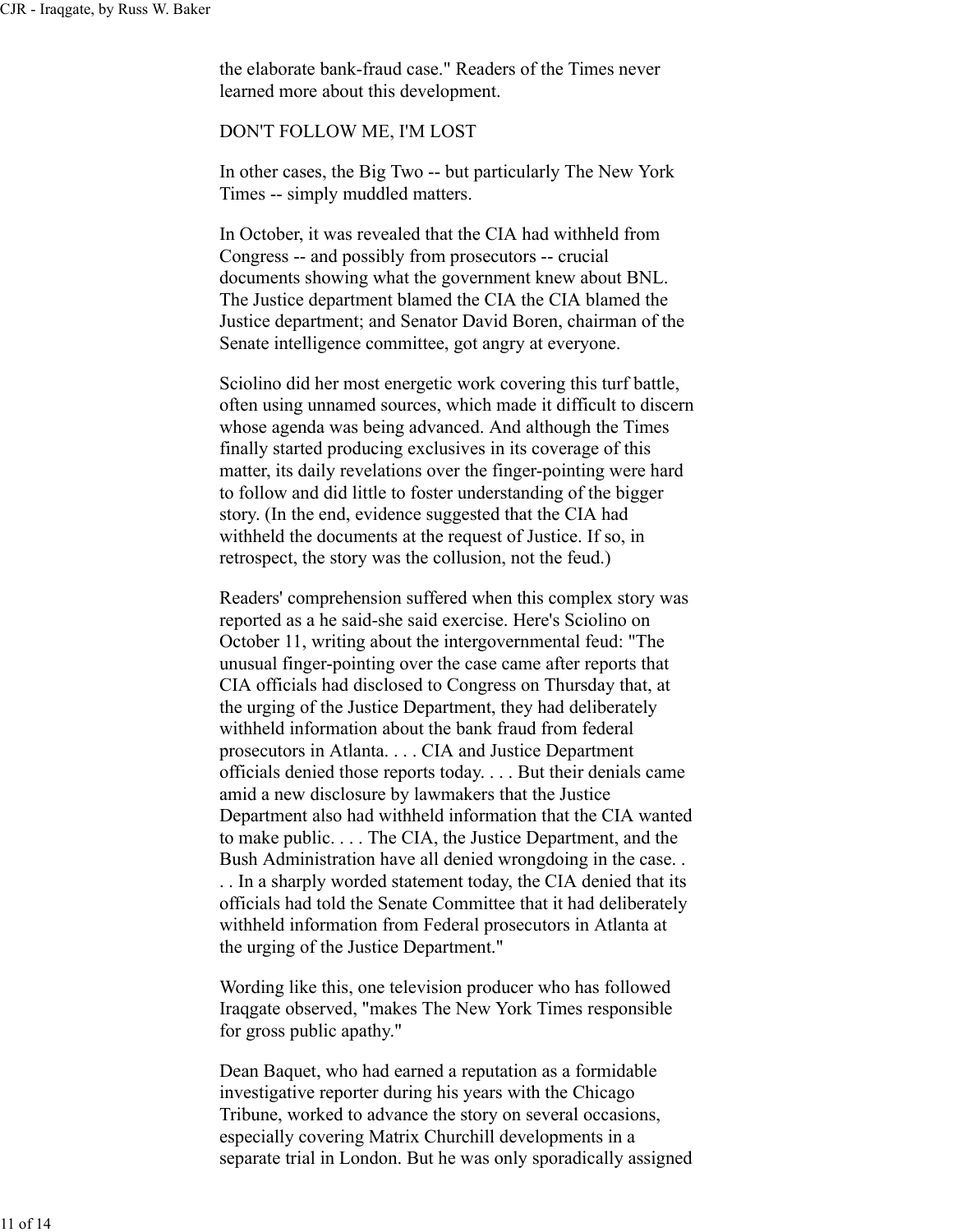to the story.

On October 18, Sciolino and Baquet wrote an overview piece, a belated effort to advance the story, although they appeared hesitant to state what, for others, had been all but proven long ago. Notice the qualifiers: "Some Congressional Democrats say the recent revelations are only a tiny part of a two-pronged Government-wide cover-up; to protect and conceal its dealings with Mr. Hussein, and to accommodate the Italian government. Even more ominously, these critics, without any real proof, have begun to suggest that the administration knew about the loans all along."

Six congressional committees was hardly "some" Democrats; the revelations were hardly "recent"; the evidence of administration knowledge was, by now, fairly overwhelming. As even the national-security minded columnist Jim Hoagland, writing a week earlier in The Washington Post, put it, "That Bush is tolerating a coverup on Iraq conducted by others on his behalf can no longer be seriously doubted. That Bush has lied about his knowledge of shipments of U.S. arms to Iraq can no longer be seriously disputed."

On November 2, Representative Gonzalez announced that the Agriculture department, which had approved BNL loans, had learned back in 1990 for the CIA that BNL Rome was involved in the alleged Atlanta fraud. This revelation not only challenged the government's assertion that Drogoul had acted alone, but also implied that a coverup was under way.

Gonzalez's disclosure represented another news peg. The Journal covered the disclosure in a piece headed FARM AGENCY KNEW SCOPE OF BNL FRAUD. Working from the same material that same day, the Times, in a story headed 1990 LETTER ADDS NEW QUESTIONS ON CIA ROLE IN IRAQ BANK CASE, chose to emphasize the CIA-Justice turf battle, obscuring the main point: that the Agriculture department was in the BNL loop. (And while the Journal cited Gonzalez in the second paragraph, the Times waited until they very last sentence to credit the congressman.)

Times deputy national editor Philip Taubman, who was deputy bureau chief in Washington until late last year and supervised much of the reporting on Iraqgate (except when it was assigned to the paper's business or foreign desk), sees the Times's heavy coverage of the CIA-Justice fight as a plus. "I don't think it's inside baseball when two major branches of government are involved in a donnybrook, both accusing each other of malfeasance," he says.

Many reporters from other newspapers criticize the Time's coverage of Iraqgate, and much of its coverage in general, for a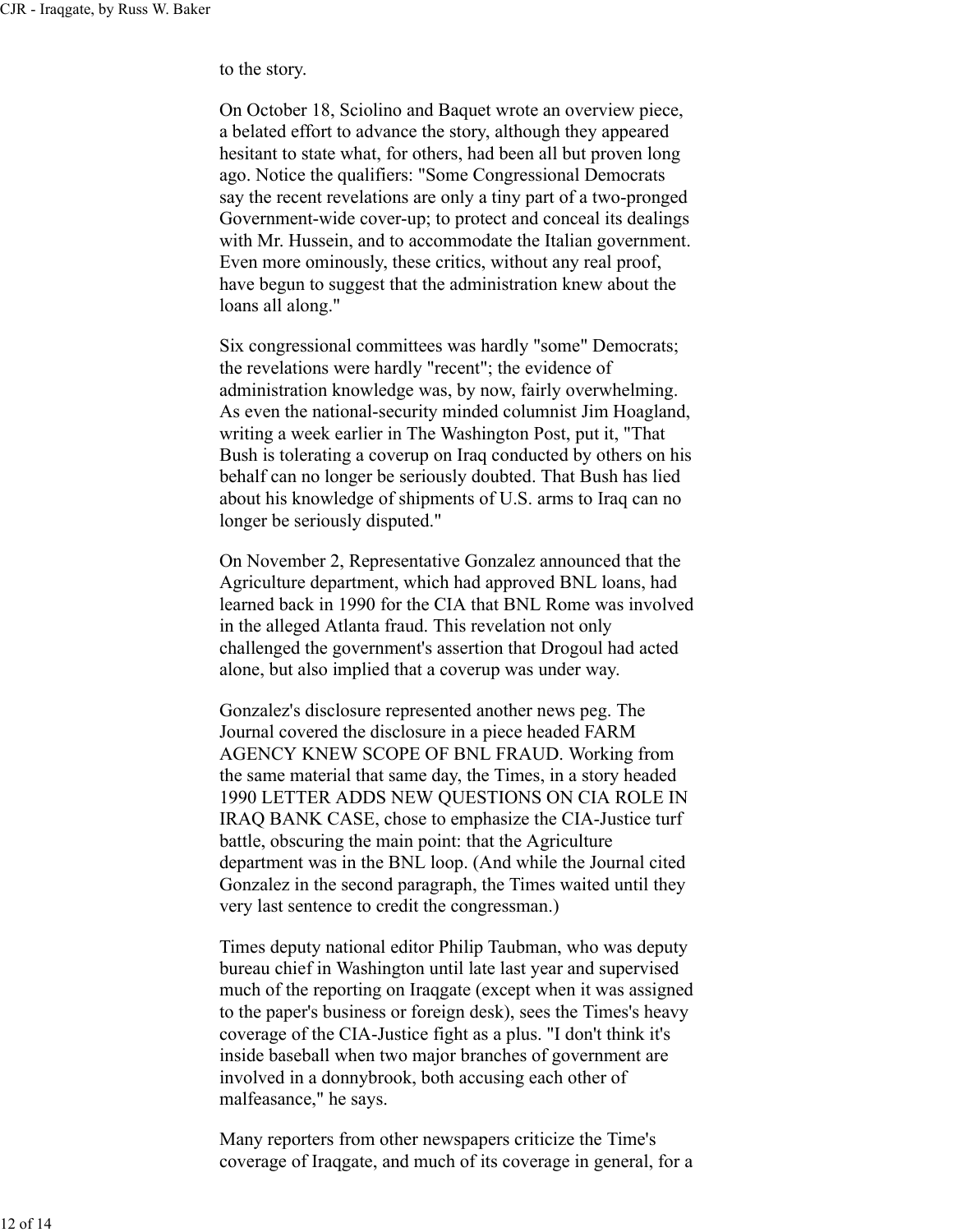bias toward authority, an unwillingness to challenge power. Taubman, however, sees his newspaper as properly cautious. "I think it's off base to suggest that our coverage was somehow deficient because we attempted to lay out what charges were confirmed and which might still fall short of being confirmed," he says. "We try in all our stories to make clear what we don't know, as well as what we know. And in a complicated story of this type I think it's good journalism to clue the reader in where inflammatory accusations are not yet, and may never be, confirmable or provable."

Sciolino, who recently moved on to become the paper's chief diplomatic correspondent, admits that coming in late to such a complicated story was tough. "I couldn't summarize the story in one sentence," she says. "That's what made it so difficult to explain -- to an editor, to people at a cocktail party. It's even more complicated than Iran-contra."

In retrospect, she says, "I think our paper could have done a better job, especially in the beginning. One spinoff could be to look at the whole arms procurement network around the world, how independent arms dealers, banks, and governments who own weapons-production facilities promote arms proliferation." Yet, Sciolino adds, arms proliferation "is not a sexy story."

She praises the Los Angeles Times for putting two people on the story, and for treating it as an investigation rather than as a beat story. She says her paper was hobbled because the story affected several sections of the paper -- foreign, national, and business -- and was parceled out to them. So no one editor was in charge of coordinating coverage.

#### LESSONS

With Dragoul's new trial set for October, there is still time for news organizations to wise up. Some things everyone agrees on: besides exploring the proliferation of weapons into unstable or dangerous hands, a serious Iraqgate investigation would look at the power of America's largest corporations to sway foreign policy in ways that help them make sales. The Los Angeles Times, the Financial Times, and others did explore this, but there was little follow-up. One exception was the Journal, which led an October 12 piece this way: "In the unfolding drama of how the U.S. financed and supplied Saddam Hussein's Iraq, there's more than a walk-on part for corporate America." The Journal's John Fialka cited a list of major U.S. corporations that "saw Iraq as a gusher of business -- so long as credits were wrung out of government agencies such as the Agriculture department, Commodity Credit Corp., and the Export-Import Bank."